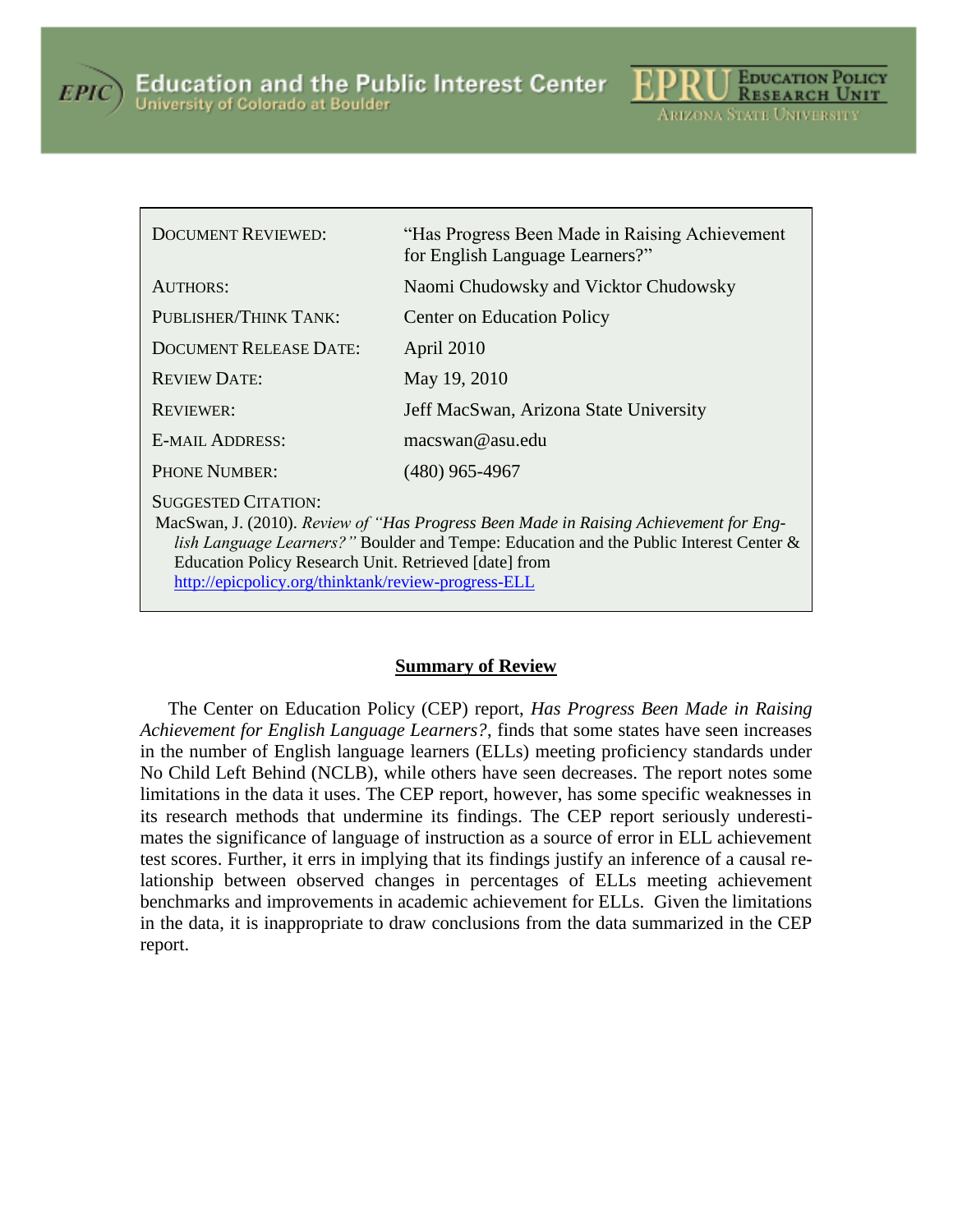# **Review**

## **I. INTRODUCTION**

*Has Progress Been Made in Raising Achievement for English Language Learners?*, 1 a report published by the Center on Education Policy (CEP), focuses on the achievement of English language learners (ELLs) under current federal NCLB policy. The report examines changes in the percentages of ELLs identified as meeting the various levels of proficiency in data reported by states from 2006 to 2008.

### **II. FINDINGS AND CONCLUSIONS OF THE REPORT**

The report reaches eight specific conclusions (pp. 1,2). Two conclusions focus on data quality:

- "Because of language barriers, test results for English language learners may not accurately reflect what these students know and can do. …
- "The number of ELL test-takers has changed rapidly in many states, which complicates efforts to track achievement trends for this group. …

Six conclusions focus on ELL achievement:

- "In grade 4 reading and math, rising percentages of English language learners have reached three achievement levels basic, proficient, and advanced although gains are less prevalent at the advanced level in reading. …
- "English language learners have made progress in reaching state proficiency benchmarks in reading and math at all three grade levels analyzed elementary, middle, and high school although gains are less prevalent in high school than at the other grade levels. …
- "Trends for English language learners  $\bullet$ are mostly positive in states with the largest number of ELL test-takers. In the 10 states with the most ELL test-takers, positive trends outnumbered negative trends. …
- "English language learners in grade 4 are  $\bullet$ doing better in math than in reading at all three achievement levels. …
- $\bullet$ "Very large differences in percentages proficient exist between English language learners and other students. …
- "Percentages proficient for English lan- $\bullet$ guage learners vary widely by state, more so than for students who are not  $ELLs$ .  $\cdots$ "

## **III. THE REPORT'S RATIONALE FOR ITS FINDINGS AND CONCLUSIONS**

The report's authors indicate that their "main unit of analysis is the trend line, which is a record of change from 2006 through 2008 in the performance of the ELL subgroup …" for all the states in the aggregate. This unit of analysis, they believe, will help them with their primary task, namely, "to determine whether ELLs have made progress across the achievement spectrum" (p. 4). While they present some cautions, the authors believe that the data support the general conclusion that states have made progress in the raising achievement of ELLs. The authors present descriptive summaries of student scores. They do not use any statistical tests to compare student outcomes.

## **IV. THE REPORT'S USE OF RESEARCH LITERATURE**

The report makes limited use of relevant research literature. Some attention is given to research related to special accommodations for ELL test-takers and to validity concerns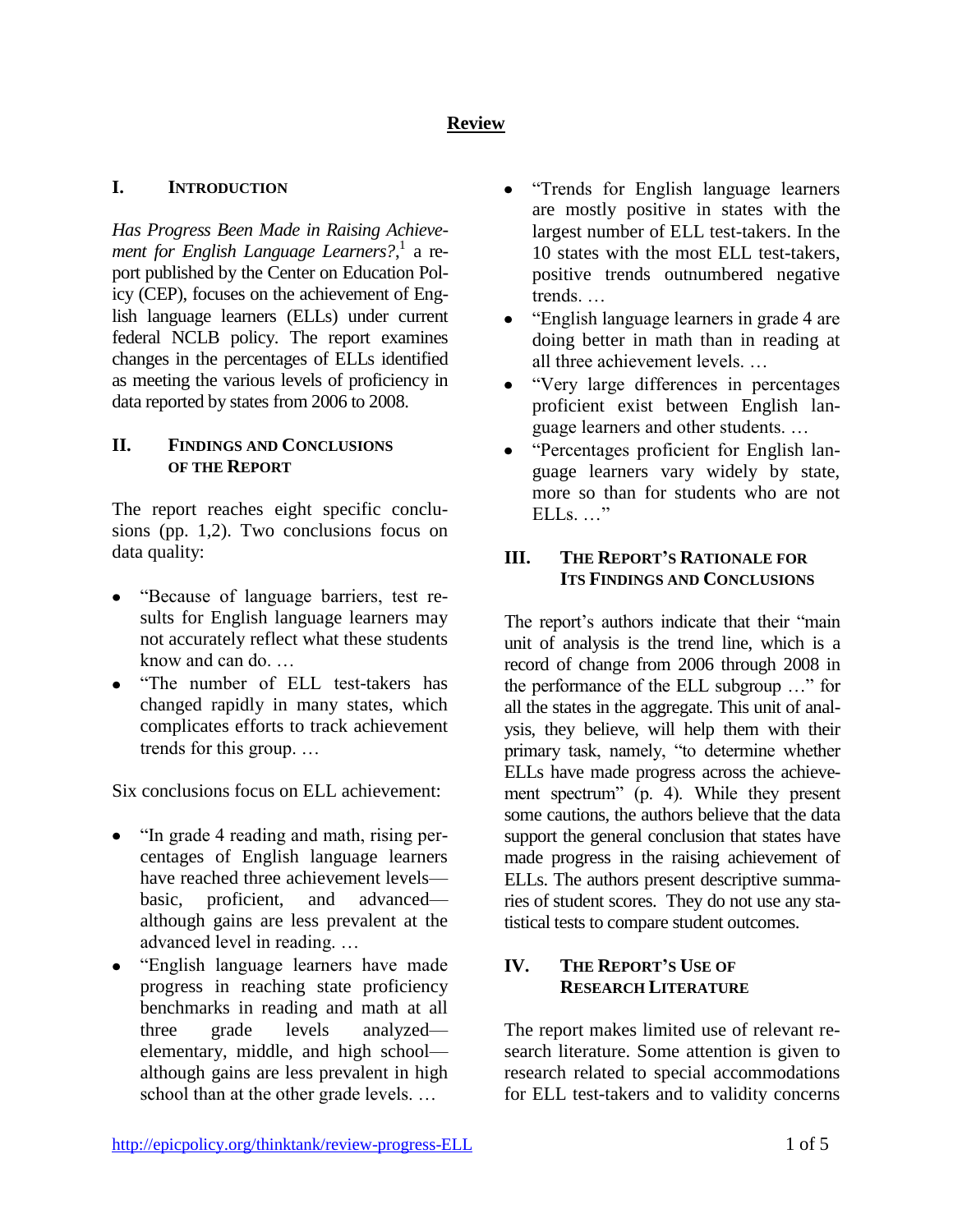about ELL test scores. The report does not, however, take advantage of methodological insights of related studies published elsewhere. $<sup>2</sup>$ </sup>

## **V. REVIEW OF THE REPORT'S METHODS**

There are significant concerns related to the quality and suitability of the data that the report uses to support its conclusions. The report's authors note some of these limitations, but underestimate their significance, and they advance conclusions based on the data even though the limitations they note should prevent such conclusions from being offered.

## **Language of the Test as a Source of Error**

The report notes that ELLs' test scores in English may "not accurately reflect what these students know" and notes that "questions remain about the reliability of test scores for ELLs and the validity of inference drawn from these scores" (p. 1). However, this assessment severely understates the problem associated with using ELLs' scores in English; more accurately, one might characterize the scores as misleading and inappropriate for students with limited English proficiency.

Language proficiency in general has been shown to influence performance on achievement tests.<sup>3</sup> Pilkington, Piersel, and Ponterotto (1988) reported that the home language of a child influenced the predictive validity of kindergarten achievement measures. 4 These studies suggest language proficiency plays a role in young children's performance on achievement tests. The *Standards for Educational and Psychological Testing* warns that when testing a non-native speaker in English, the test results cannot be expected to reflect accurately the abilities and competencies being measured if test performance depends on the test takers'

knowledge of English.<sup>5</sup> Because states' academic proficiency tests are designed to measure knowledge of content standards and are specifically not designed in relation to a theory of language proficiency, limited English proficiency must be regarded as a major source of error in the measurement of academic achievement.

To illustrate the problem associated with relying on assessment data from ELLs tested in English, imagine a test of academic achievement administered to a group of English-speaking elementary school students in Spanish. Because relatively few of the students know Spanish, they would have considerable difficulty understanding the questions. We would expect their limited Spanish ability to negatively affect their test scores. Furthermore, because the test claims to measure academic achievement and not Spanish, we would regard these circumstances as a source of measurement error. The scores would be of little or no value, as they would not reflect students' subject matter knowledge.

We know with some certainty that all the students in the ELL subgroup have been assessed as having limited English proficiency by a state language proficiency test. We can therefore conclude that the achievement test scores summaries in the CEP report are not valid, as the students have only limited ability to understand the language of the academic achievement test.

## **Changing Student Cohort Composition Makes Comparisons Inappropriate**

Although the reports' authors are clearly aware that the data relate to changing percentages of ELLs and to states' relative success in increasing the percentages of ELLs meeting proficiency benchmarks, they sometimes state conclusions in terms of student-level growth.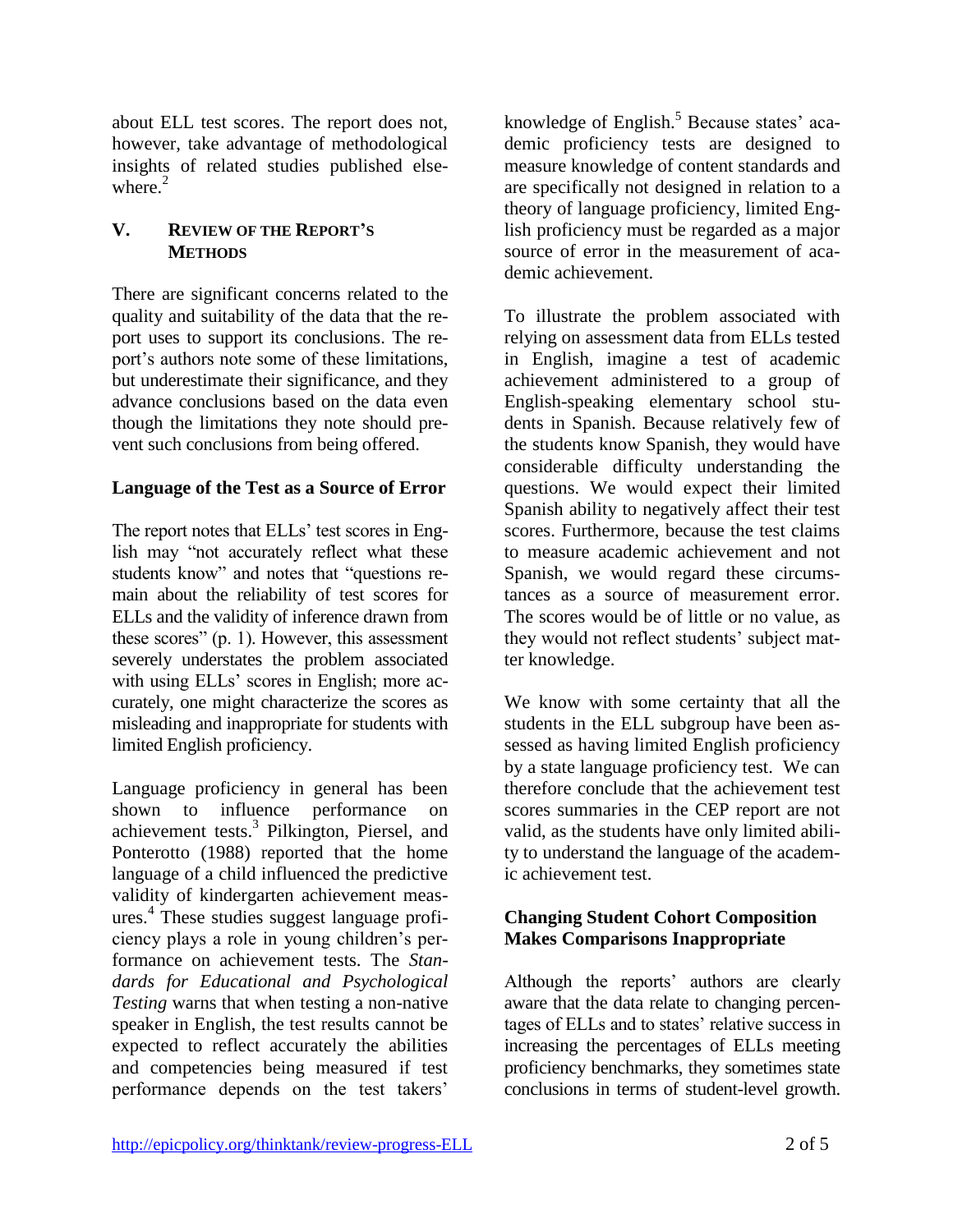For example, the report asserts that the data show that "English language learners have made progress in reaching state proficiency benchmarks in reading and math at all three grade levels …" (p. 2). However, the data do not permit conclusions regarding year-to-year changes in ELL performance because student cohorts are not followed over time in the study. The composition of the ELL subgroup changes dramatically from year to year because students are exited from the subgroup each year based on achievement score benchmarks ("skimming effect")<sup>6</sup>; because ELLs and other lower income students are highly mobile, moving across districts, states, and national boundaries; and because state policy fluctuates with regard to conditions under which ELL scores are included in data summaries. These facts are also suggested by the report's observation that numbers of testtakers changed dramatically over time in some states. Given these considerations, it is not only unlikely that the ELL subgroup is made up of the same students each year, but it is virtually certain that it is substantially different each year. Hence, drawing growth-related conclusions from data with these dramatic limitations is inappropriate.

## **Causal Inference is Not Valid**

The report does not focus on changes in data reflecting student achievement outcomes (test score data, for instance), but rather on the percentage of students meeting state criteria each year. The question asked in its title—"Has progress been made in raising achievement for English language learners?" —is not actually addressed in the report and cannot be addressed using these data or research methods. The question asks us to infer a direct causal relationship between changes in reported percentages of ELLs meeting year benchmarks and improvements in academic achievement for ELLs. However, no methodological approach to causal inference is followed in the report, and multiple competing explanations for the annual changes, each as plausible as the next, are not addressed. Consider, for instance, the following possible alternative explanations for the change in students' test scores:

- $\bullet$ Standardized test scores tend to increase over time regardless of interventions.<sup>7</sup>
- Schools have focused more strategically  $\bullet$ on the sample of items likely to be addressed in the assessments.
- $\bullet$ Districts are postponing reclassification of high-scoring ELLs.
- Lower scoring ELLs are relocating to  $\bullet$ states reporting declines in the percentage of students meeting proficiency.
- States with higher percentages of ELLs  $\bullet$ meeting proficiency have easier tests.
- States with higher percentages of ELLs  $\bullet$ meeting proficiency have negotiated with the US Department of Education to postpone reporting scores of newcomers.

A causal inference would require, at a minimum, that competing explanations be eliminated. While the report notes these potential complications, regrettably these concerns do not prevent the authors from drawing specific conclusions about the achievement trajectories of ELLs.

## **VI. REVIEW OF THE VALIDITY OF THE FINDINGS AND CONCLUSIONS**

The conclusions about the academic performance of ELLs drawn in the report are not supported by the evidence presented for three specific reasons. The report underestimates the significance of limited English proficiency as a source of error in ELL test scores. Data are inappropriately presented as achievement trends for ELL students even though the composition of student cohorts is different each year. Finally, the report's authors reason that changes in percentages of students reaching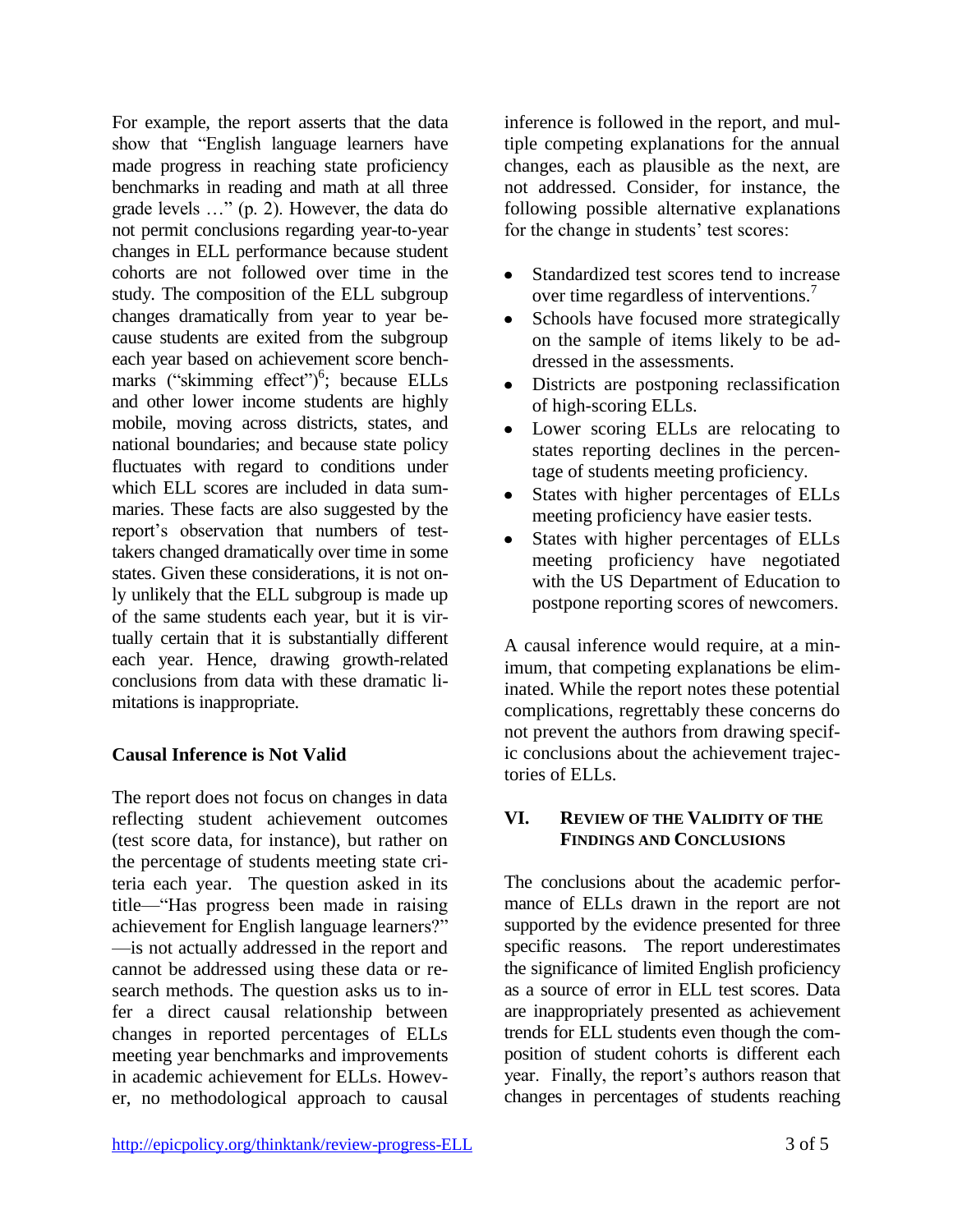state benchmarks reflect actual changes in student achievement over time, even though competing explanations are not addressed.

Given these limitations, it is inappropriate to draw conclusions of any kind from the data; therefore it is not only not useful, it is misleading to present summaries of the data, because readers will tend to draw conclusions based on the data summaries alone.<sup>8</sup>

### **VII. USEFULNESS OF THE REPORT FOR GUIDANCE OF POLICY AND PRACTICE**

The report is not a useful guide for policy or practice related to ELLs. The data analyses presented do not provide useful insight into ELL progress, and no judgments can be made regarding the relative success of current federal policy based on the report.